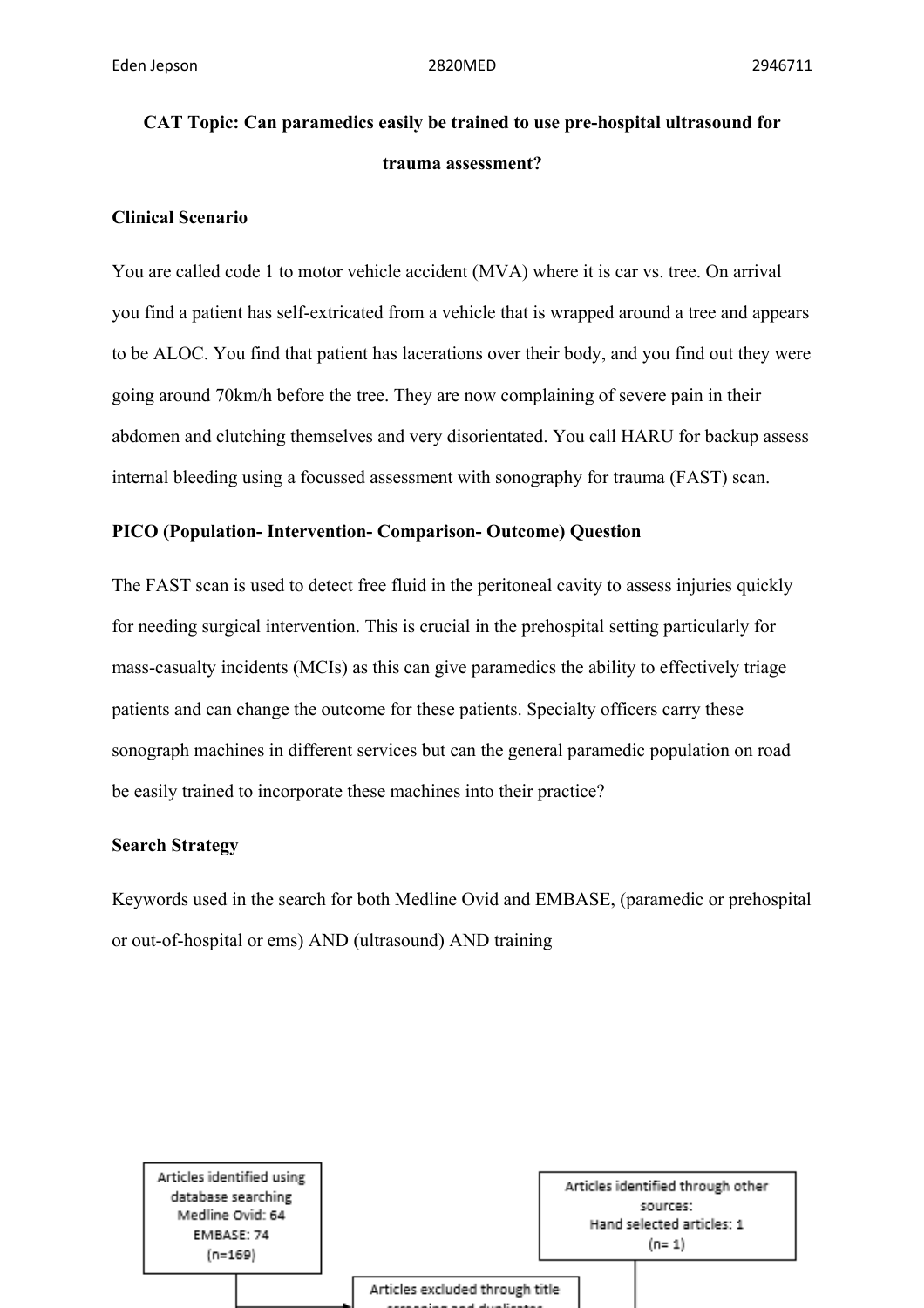**Relevant Papers:**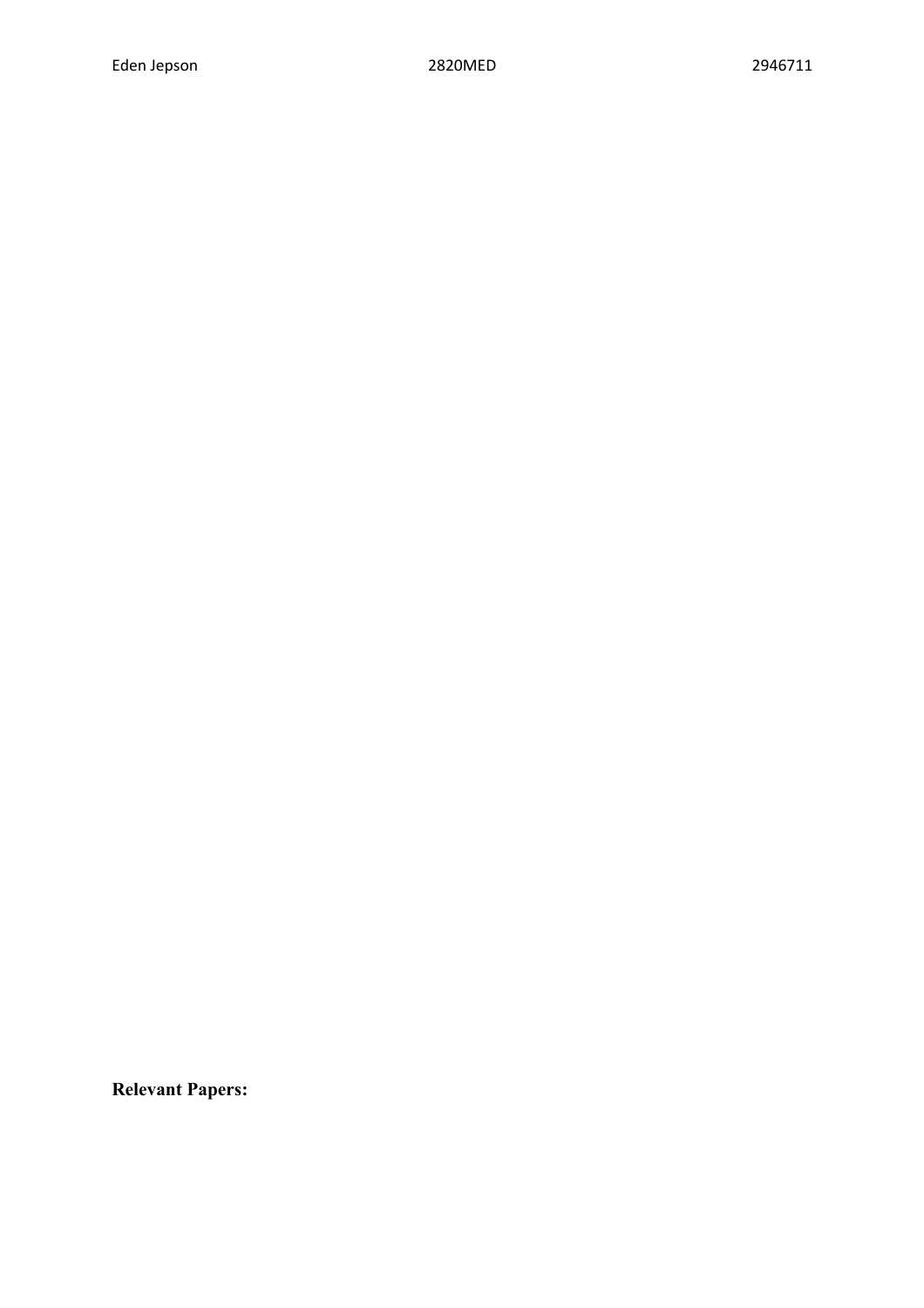| <b>Population:</b> | <b>Design</b> | <b>Outcome</b> | <b>Results</b>  | Strengths &        |
|--------------------|---------------|----------------|-----------------|--------------------|
| <b>Sample</b>      |               |                |                 | <b>Limitations</b> |
| characteristics    |               |                |                 |                    |
| Ten paramedics     | Randomised    | In this        | The accuracy    | (+) Waited two     |
| with at least      | control trial | simulated      | of the          | weeks between      |
| one-year field     |               | study          | paramedics to   | training and       |
| experience were    |               | paramedics     | diagnose was    | testing to         |
| trained with an    |               | had issues     | $60\%$ with no  | attempt to         |
| ultrasound (US)    |               | with           | correlation     | simulate real-     |
| machine two        |               | performing     | between time    | world training     |
| weeks prior to     |               | the FAST       | taken and       |                    |
| testing.           |               | scan with a    | accuracy.       | (-) Small sample   |
|                    |               | high degree of |                 | group              |
| Five peritoneal    |               | accuracy.      | There was a     |                    |
| dialysis patients  |               |                | false positive  | (-) Learned        |
| with instilled     |               | They were      | result of 59%   | FAST scan          |
| dialysis fluid     |               | more inclined  | and a false     | quickly but did    |
| with five control  |               | to determine a | negative of     | not perform with   |
| patients were      |               | patient as     | $41%$ .         | a high degree of   |
| placed in a room   |               | positive,      |                 | accuracy           |
| in a random        |               | limiting the   | Overall, the    |                    |
| order with         |               | chance of      | sensitivity of  | $(-)$ Didn't       |
| paramedics         |               | false          | the FAST scan   | discuss any        |
| performing         |               | negatives.     | was 67% and     | previous US use    |
| FAST scans on      |               |                | the specificity |                    |
|                    |               |                |                 |                    |
|                    |               |                |                 |                    |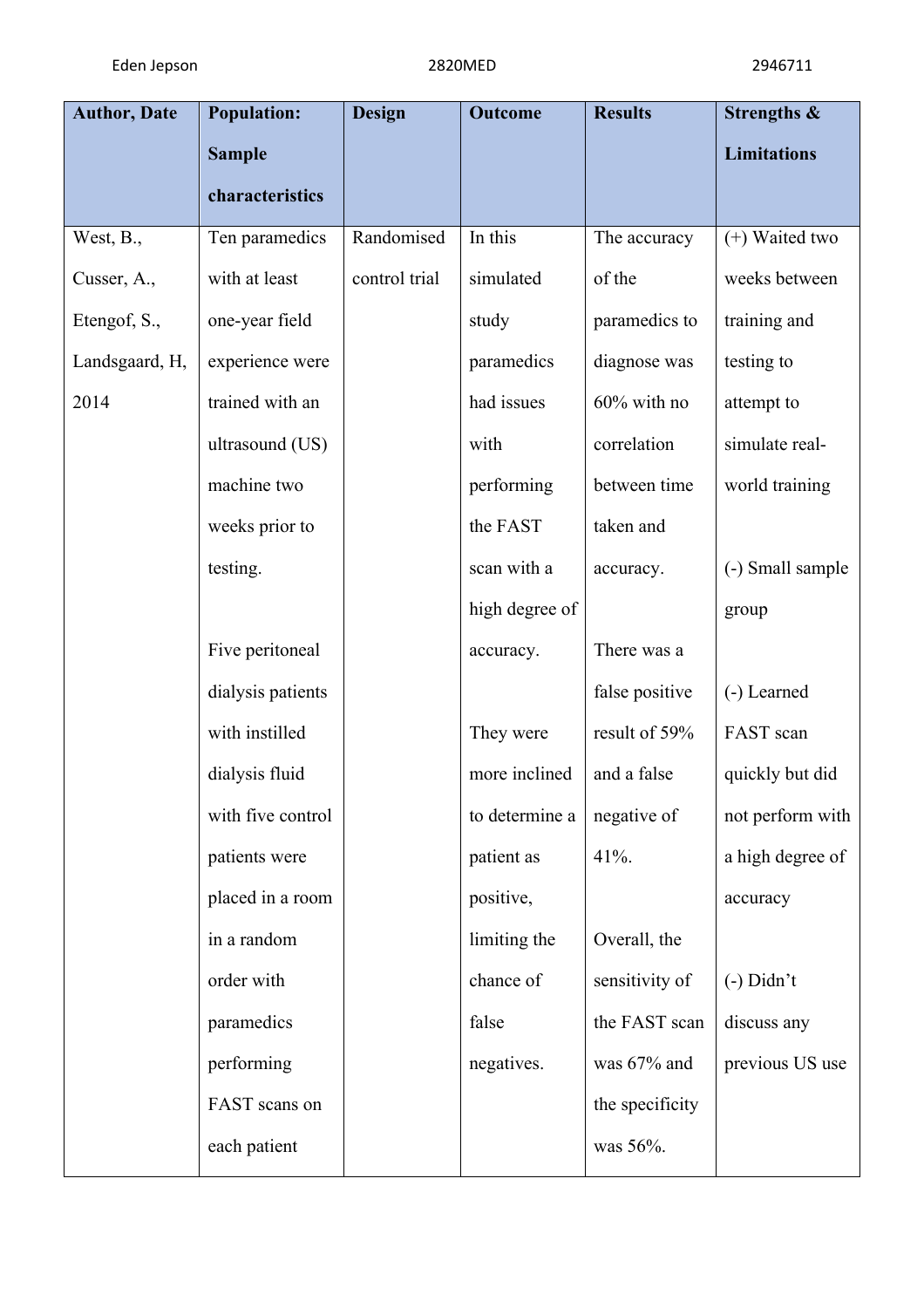|                  |                   |             |                |                            | (-) Simulated     |
|------------------|-------------------|-------------|----------------|----------------------------|-------------------|
|                  |                   |             |                |                            | study may not     |
|                  |                   |             |                |                            | reflect           |
|                  |                   |             |                |                            | accurately field  |
|                  |                   |             |                |                            | work              |
|                  |                   |             |                |                            |                   |
| Krough, C.,      | Forty physicians  | Prospective | Found          | Comparing the              | $(-)$ Lack of     |
| Steinmetz, J.,   | from the mobile   | Study       | significant    | results of the             | control group     |
| Rudolp, S.,      | emergency care    |             | improvements   | E-learning pre             | without training  |
| Hesselfeldt, R., | units (MECU)      |             | in the ability | and post                   |                   |
| Lippert, F.,     | composed of       |             | to perform US  | learning                   | $(-)$ 43% of      |
| Berlac, P.,      | both paramedics   |             | exams among    | showed                     | participants      |
| Rasmussen, L,    | and consultant    |             | physicians     | significantly              | were not          |
| 2016.            | anaesthesiologist |             | working in     | higher post test           | included in the   |
|                  |                   |             | the            | scores 37.5                | study which can   |
|                  | Participant's US  |             | prehospital    | $(SD: 10.0)$ vs.           | lead to selection |
|                  | skills were       |             | setting after  | 51.3 (SD: 5.9)             | bias              |
|                  | tested before and |             | completing a   |                            |                   |
|                  | after receiving a |             | training       | Participants               | (-) Classroom-    |
|                  | four-hour hands-  |             | course.        | demonstrated               | based study may   |
|                  | on US training    |             |                | significant                | not reflect field |
|                  | course.           |             |                | improvements               | work accurately   |
|                  |                   |             |                | in total score             |                   |
|                  | Primary           |             |                | $(17.5 \text{ vs. } 15.2)$ | (-) Combines      |
|                  | outcome was US    |             |                | and in all of              | paramedic and     |
|                  | performance       |             |                | the                        |                   |
|                  |                   |             |                |                            |                   |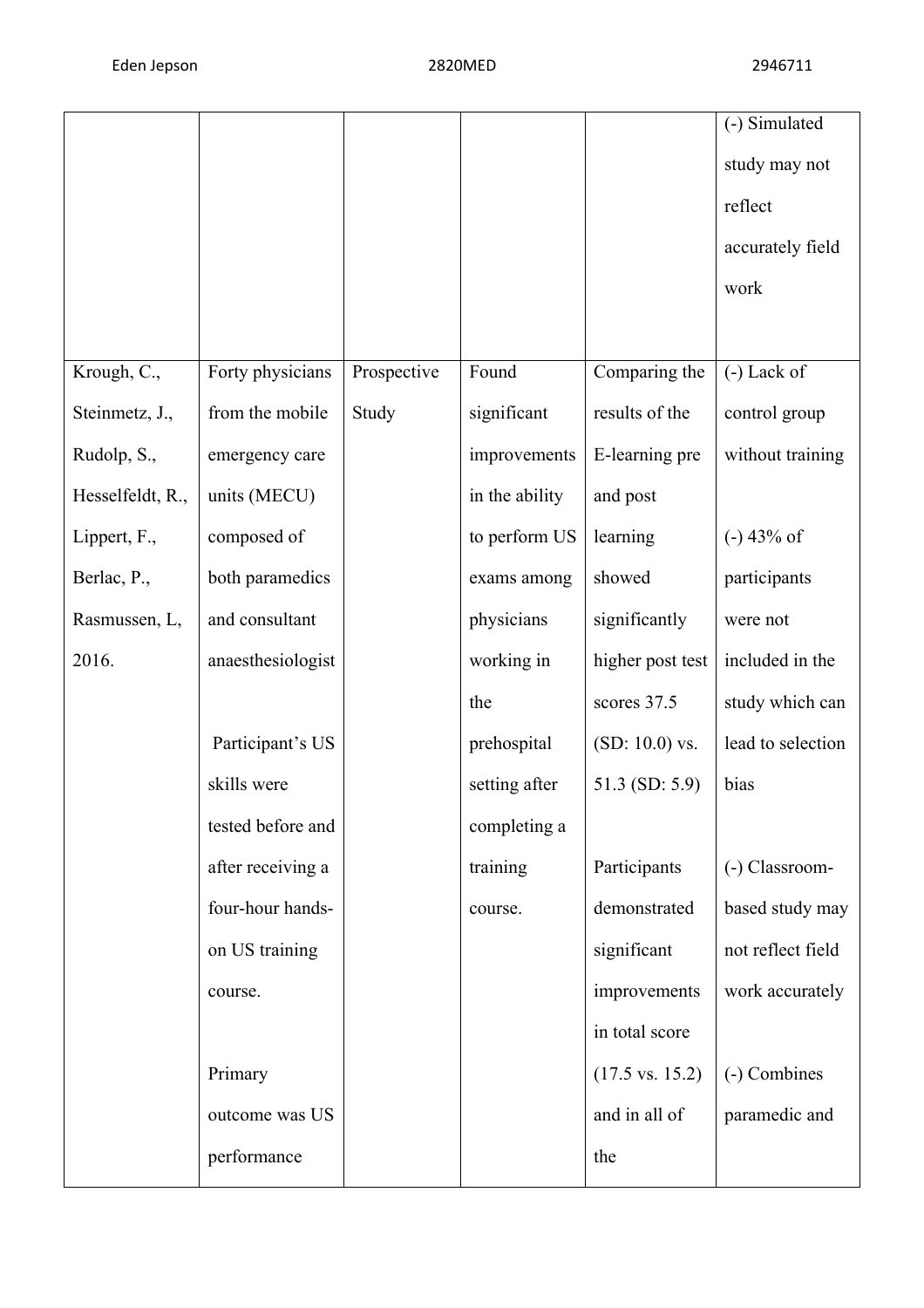|                | assessed by the    |             |                | assessments of  | anaesthesiologist  |
|----------------|--------------------|-------------|----------------|-----------------|--------------------|
|                | total score of the |             |                | the mOAUS       | data               |
|                | mOSAUS scale.      |             |                | scale.          |                    |
|                |                    |             |                |                 | $(+)$ Short        |
|                |                    |             |                | The largest     | training course    |
|                |                    |             |                | improvements    | lead to            |
|                |                    |             |                | were found in   | significant        |
|                |                    |             |                | 'systematic     | improvements in    |
|                |                    |             |                | examination'    | prehospital        |
|                |                    |             |                | and             | paramedic's US     |
|                |                    |             |                | identification  | knowledge          |
|                |                    |             |                | of pathologies. |                    |
|                |                    |             |                |                 | $(+)$ large sample |
|                |                    |             |                |                 | size               |
|                |                    |             |                |                 |                    |
|                |                    |             |                |                 | $(+)$ Significant  |
|                |                    |             |                |                 | findings           |
| Weilbach, C.,  | 14 rural           | Prospective | Emergency      | A total of 35   | (-) Did not        |
| Kobiella, A.,  | emergency          | study       | US is the only | patients out of | assess level of    |
| Rahe-Meyer,    | physicians were    |             | procedure that | 1343 callouts   | skill before       |
| N., Johanning, | trained in both    |             | enables        | had a FAST      | training           |
| K, 2017.       | FAST and FEEL      |             | diagnoses to   | examination     | commenced          |
|                | examinations       |             | be made        | performed on    |                    |
|                | followed by        |             | quickly and    | them. The       | $(-)$ Did not      |
|                | training in the    |             | with a high    | most common     | assess the         |
|                | rapid              |             | degree of      | diagnosis was   | knowledge of       |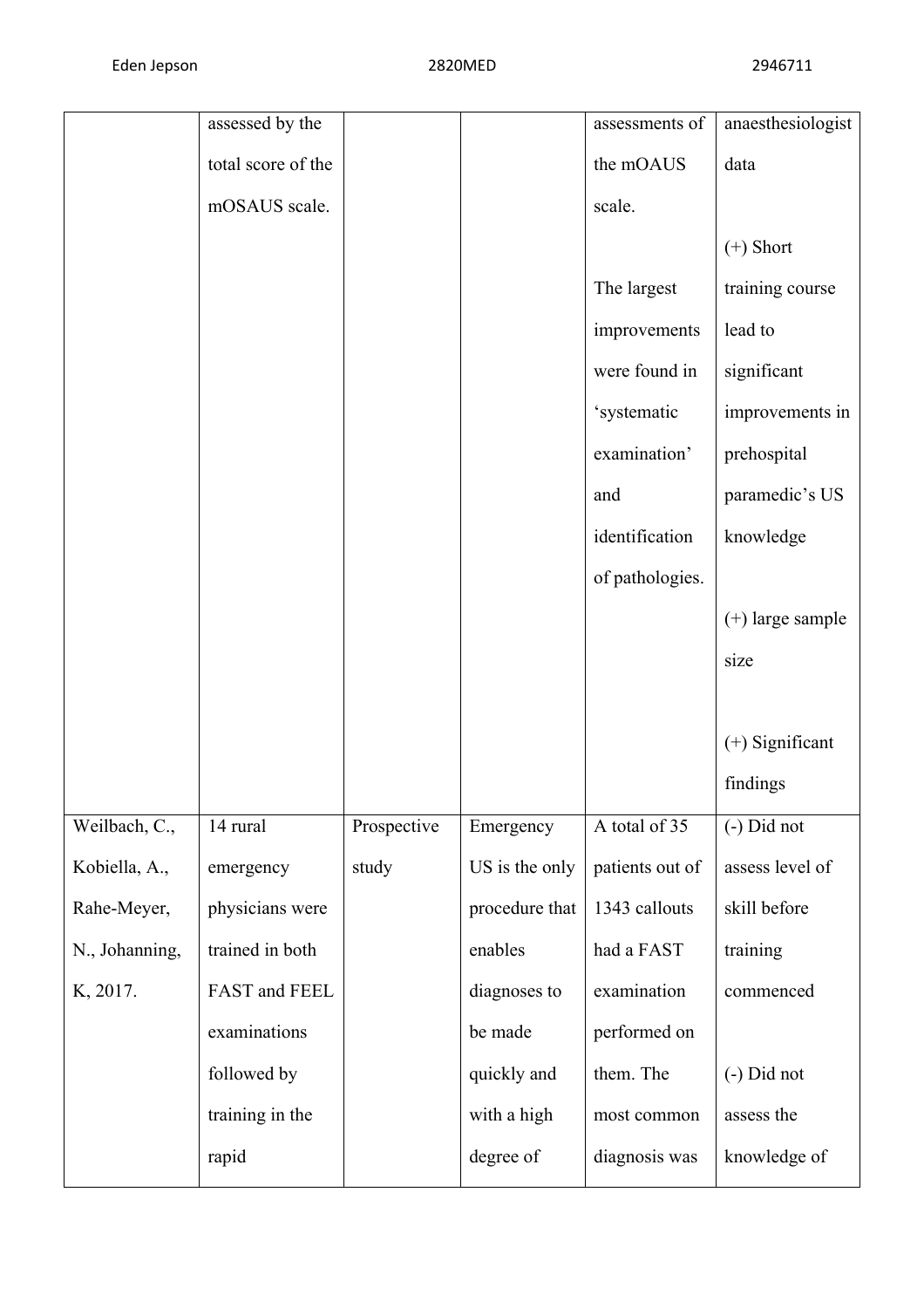| assessment.     | accuracy in   | polytrauma     | the US              |
|-----------------|---------------|----------------|---------------------|
|                 | emergency     | $(22.2\%)$     | equipment after     |
| Over a 12-month | situations in | followed by    | training            |
| period, the     | and out of    | isolated blunt |                     |
| operational and | hospital.     | force trauma   | $(-)$ FAST          |
| biometric data  |               | $(8.3\%)$ .    | evaluation          |
| and the         | Study shows   |                | criteria did not    |
| protocols of    | that the      | The time to    | mention             |
| FEEL and FAST   | introduction  | complete the   | specificity or      |
| examinations    | of an US      | FAST scan      | sensitivity         |
| were recorded   | program in an | was less than  |                     |
| and evaluated.  | ambulance     | 60 seconds for | $(+)$ Field testing |
|                 | service is    | 80.6% of the   | over a long         |
|                 | possible with | examinations   | period of time      |
|                 | sufficient    | and 19.4% of   | providing a         |
|                 | training and  | the patients   | larger sample       |
|                 | betters the   | requires 60-   | size                |
|                 | outcome for   | 120s.          |                     |
|                 | patients.     |                | $(+)$ Listed all    |
|                 |               | The working    | variables           |
|                 |               | diagnosis was  | relevant to the     |
|                 |               | changed in     | decision to use     |
|                 |               | 27.8% of the   | sonography or       |
|                 |               | patients after | not                 |
|                 |               | FAST exam      |                     |
|                 |               |                |                     |
|                 |               |                |                     |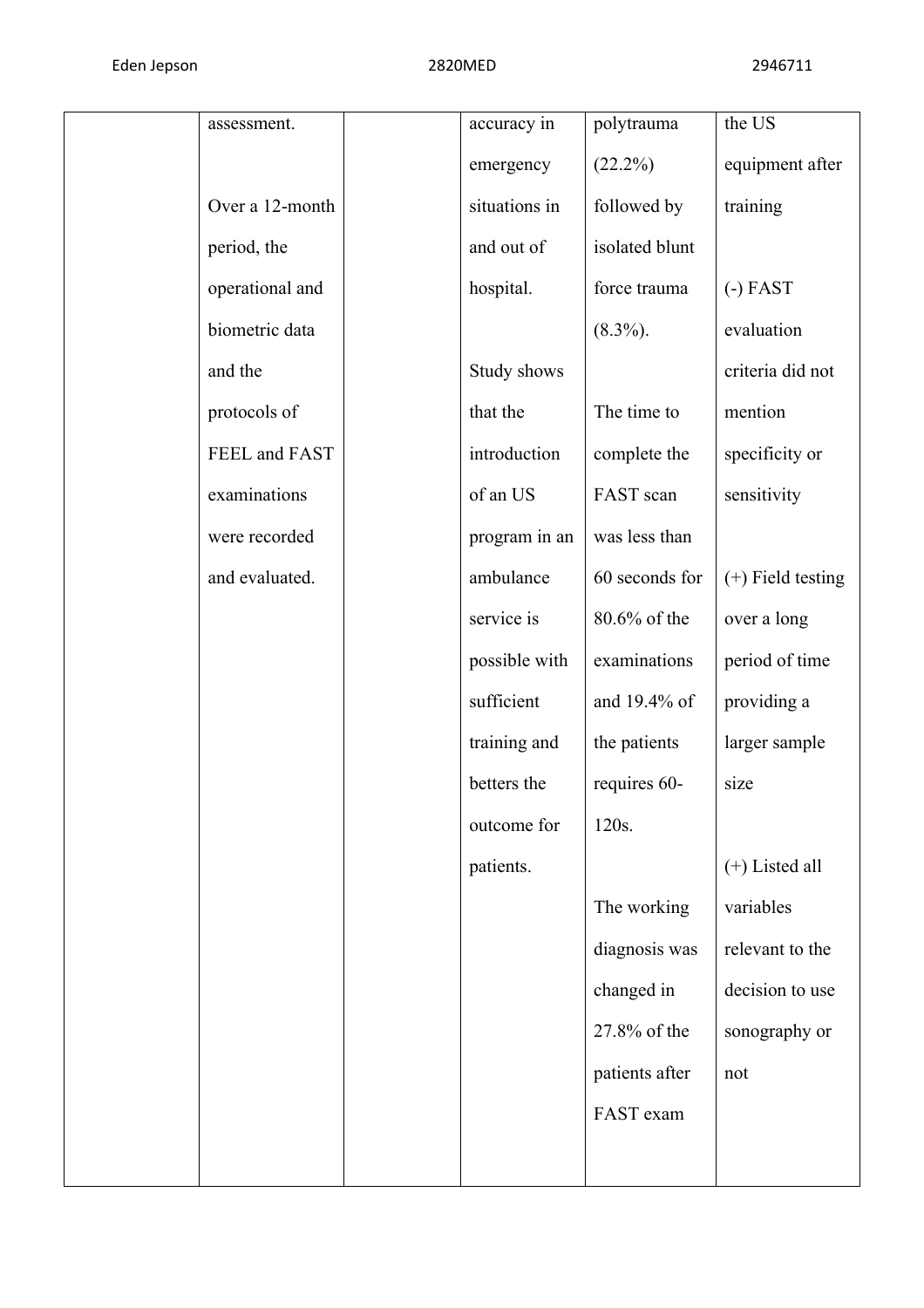| Press, G.,     | 33 aeromedical    | Prospective | Implementing   | No APP           | (-) Controlled     |
|----------------|-------------------|-------------|----------------|------------------|--------------------|
| Miller, S.,    | prehospital       | study       | a multifaceted | passed the pre-  | setting for        |
| Hassan,        | providers         |             | <b>EFAST</b>   | test with 28     | training may not   |
| Blankenship,   | (APPs) for a      |             | training       | out of 33        | translate to field |
| R., Junco, D., | level 1 trauma    |             | program for    | passing the      | work               |
| Camp, E.,      | centre took a 25- |             | the            | post test with a |                    |
| Holcomb, J,    | question          |             | prehospital    | mean score of    | $(+)$ Assessed     |
| 2013           | computer test to  |             | setting is     | 78%.             | level of skill     |
|                | assess baseline   |             | feasible.      |                  | prior to testing   |
|                | knowledge.        |             | Significant    | The overall pre  |                    |
|                |                   |             | improvements   | and post test    | $(+)$ Educated     |
|                | APPs were         |             | were found in  | means showed     | APPs using a       |
|                | trained for 2     |             | the overall    | significant      | variety of         |
|                | months which      |             | and subset     | improvements.    | modalities         |
|                | included          |             | testing scores |                  |                    |
|                | lectures, hands-  |             | suggesting     |                  | $(+)$ Significant  |
|                | on course,        |             | that the test  |                  | findings           |
|                | scanning          |             | instrument     |                  |                    |
|                | sessions in the   |             | was            |                  | (-) Training over  |
|                | ED and internet   |             | sufficiently   |                  | a 2-month          |
|                | modules.          |             | sensitive to   |                  | period doesn't     |
|                |                   |             | capture        |                  | reflect how        |
|                |                   |             | knowledge      |                  | easily it can be   |
|                |                   |             | gained from    |                  | taught             |
|                |                   |             | the training.  |                  |                    |
|                |                   |             |                |                  |                    |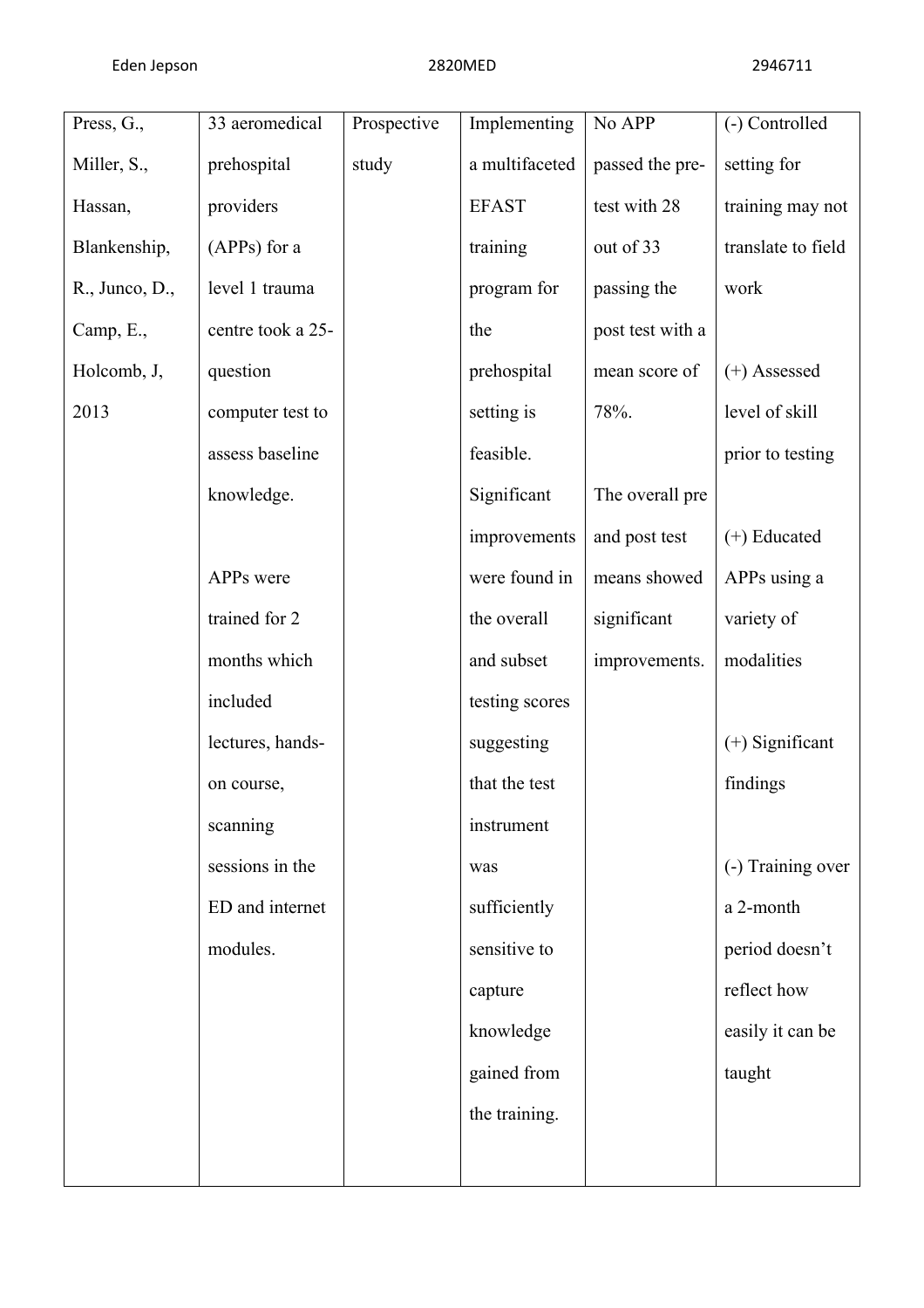| Bhat, S.,         | 57 prehospital   | Prospective,  | It is feasible | There was a      | (-) only used     |
|-------------------|------------------|---------------|----------------|------------------|-------------------|
| Johnson, D.,      | providers with a | observational | to educate     | significant      | four qualified    |
| Pierog, J., Zaia, | mean age of 26   | study         | prehospital    | improvement      | <b>EMT</b>        |
| B., Williams,     | consisting of 19 |               | emergency      | for all subjects | paramedics        |
| S.,               | EMT-B            |               | providers so   | with a mean      |                   |
| Gharahbaghian,    | students, 16     |               | that they can  | pre-test score   | $(-)$ Did not     |
| L, 2015.          | EMT-P students,  |               | accurately     | of               | assess FAST       |
|                   | 18 EMT-B         |               | identify       | 65.2% ±12.7%     | examination       |
|                   | providers and 4  |               | images of      | and a mean       | however can       |
|                   | certified EMT-   |               | pericardial    | post test score  | data collected    |
|                   | paramedics       |               | effusion,      | of               | can still be      |
|                   |                  |               | cardiac        | 91.1%±7.9%.      | relevant for      |
|                   |                  |               | standstill and |                  | trauma            |
|                   |                  |               | pneumothorax   | Scores           |                   |
|                   |                  |               | after a        | improved for     | (-) Results do    |
|                   |                  |               | focused        | all three        | not show that     |
|                   |                  |               | lecture.       | pathologies      | paramedics        |
|                   |                  |               |                | (cardiac         | ability to retain |
|                   |                  |               |                | standstill,      | US skills and     |
|                   |                  |               |                | pericardial      | confidence        |
|                   |                  |               |                | effusion and     |                   |
|                   |                  |               |                | pneumothorax)    | (-) Convenience   |
|                   |                  |               |                |                  | sample of         |
|                   |                  |               |                | All subjects     | participants      |
|                   |                  |               |                | reported         |                   |
|                   |                  |               |                | confidence in    |                   |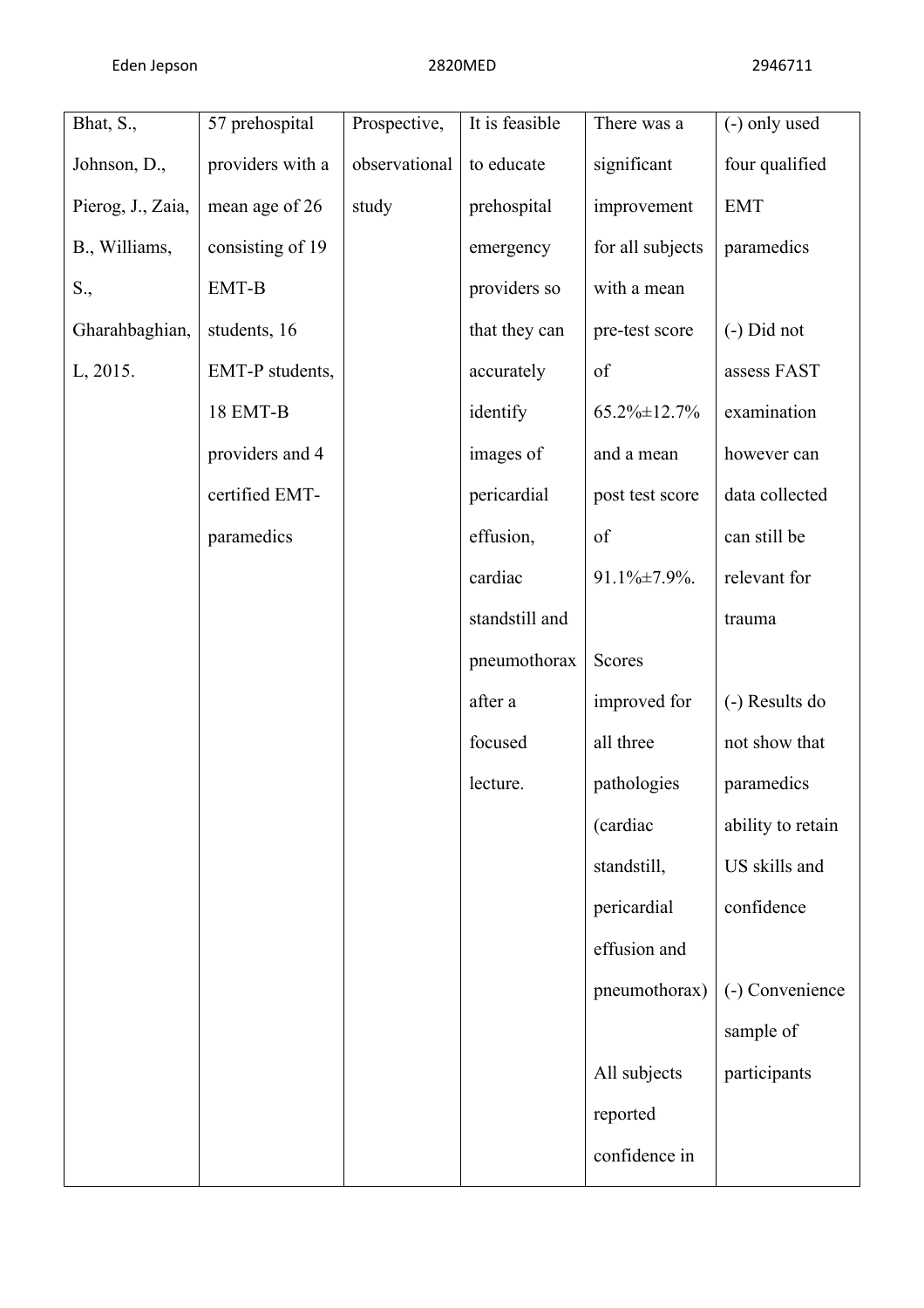|  |  | using US in       | (-) Analysis      |
|--|--|-------------------|-------------------|
|  |  |                   |                   |
|  |  | the prehospital   | combined all      |
|  |  | setting. Prior    | data together     |
|  |  | to the test $96%$ | may be easier to  |
|  |  | of the            | educate           |
|  |  | participants      | depending on      |
|  |  | reported low to   | the type          |
|  |  | no confidence     | qualification of  |
|  |  | with US           | the individual    |
|  |  | interpretation.   |                   |
|  |  |                   | (-) Controlled    |
|  |  |                   | setting in the ED |
|  |  |                   | may not reflect   |
|  |  |                   | prehospital use   |
|  |  |                   |                   |
|  |  |                   | (+) Significant   |
|  |  |                   | findings          |
|  |  |                   |                   |
|  |  |                   |                   |
|  |  |                   |                   |

# **Comments**

- Majority of articles are in a controlled setting and the relevance of the data may be different to a distracting mass casualty incident (MCI).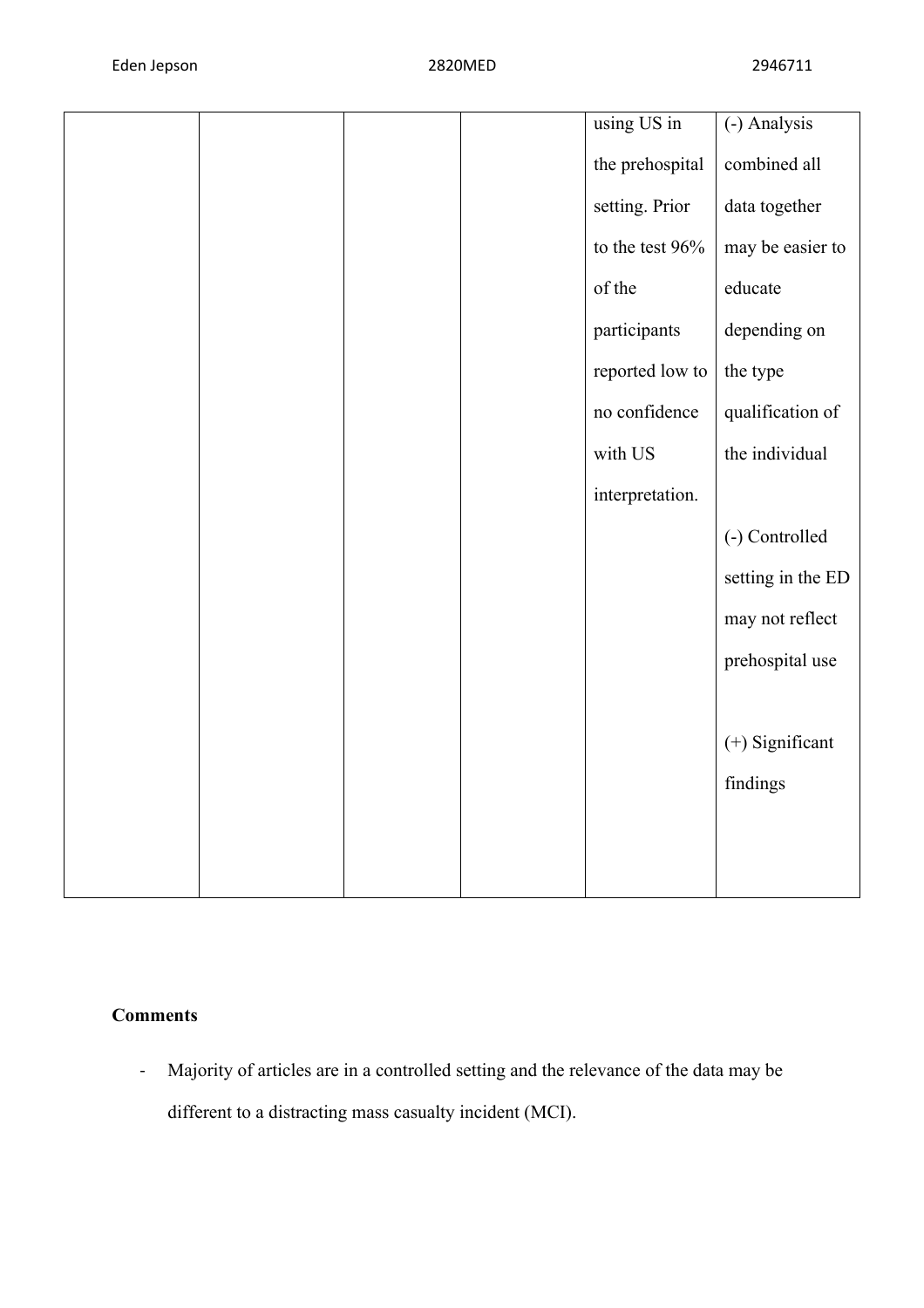- Majority of articles reported significant findings between pre and post test scores assessing mainly image quality, confidence in using the equipment and identification of pathologies
- There is a lack of standardised training curriculum through the different ambulance services

### **Consider**

From the relevant articles it does show that paramedics are able to be trained in using point of care ultrasound (POCUS) and therefore a change in practice is recommended. There are minimal consequences of the use of this examination other than false negatives which may impact patient's outcome and its shown to be a quick examination from the articles. Early diagnosis in the prehospital setting is crucial in order to effectively triage and transport to appropriate hospitals. Due to the operator dependency of this equipment a level of education and training is required before this change in practice should occur. The articles assessed showed that a four-hour hands-on training course to be significantly effective as a minimal amount of training for paramedics before implementing this examination in the field.

### **Clinical Bottom Line**

Paramedics can be easily trained to use a POCUS machine as part of their trauma assessment. It should be recommended that regular updates/ trainings also be implemented to reduce the incidences of false negatives and effectively triage MCI patients.

### **References**

Bhat, S., Johnson, D., Pierog, J., Zaia, B., Williams, S., Gharahbaghian, L. (2015). Prehospital evaluation of effusion, pneumothorax, and standstill (PEEPS): Point-of care ultrasound in emergency medical services. *Western Journal of Emergency Medicine, 16(4): 503-509.* doi: 10.5811/westjem.2015.5.25414